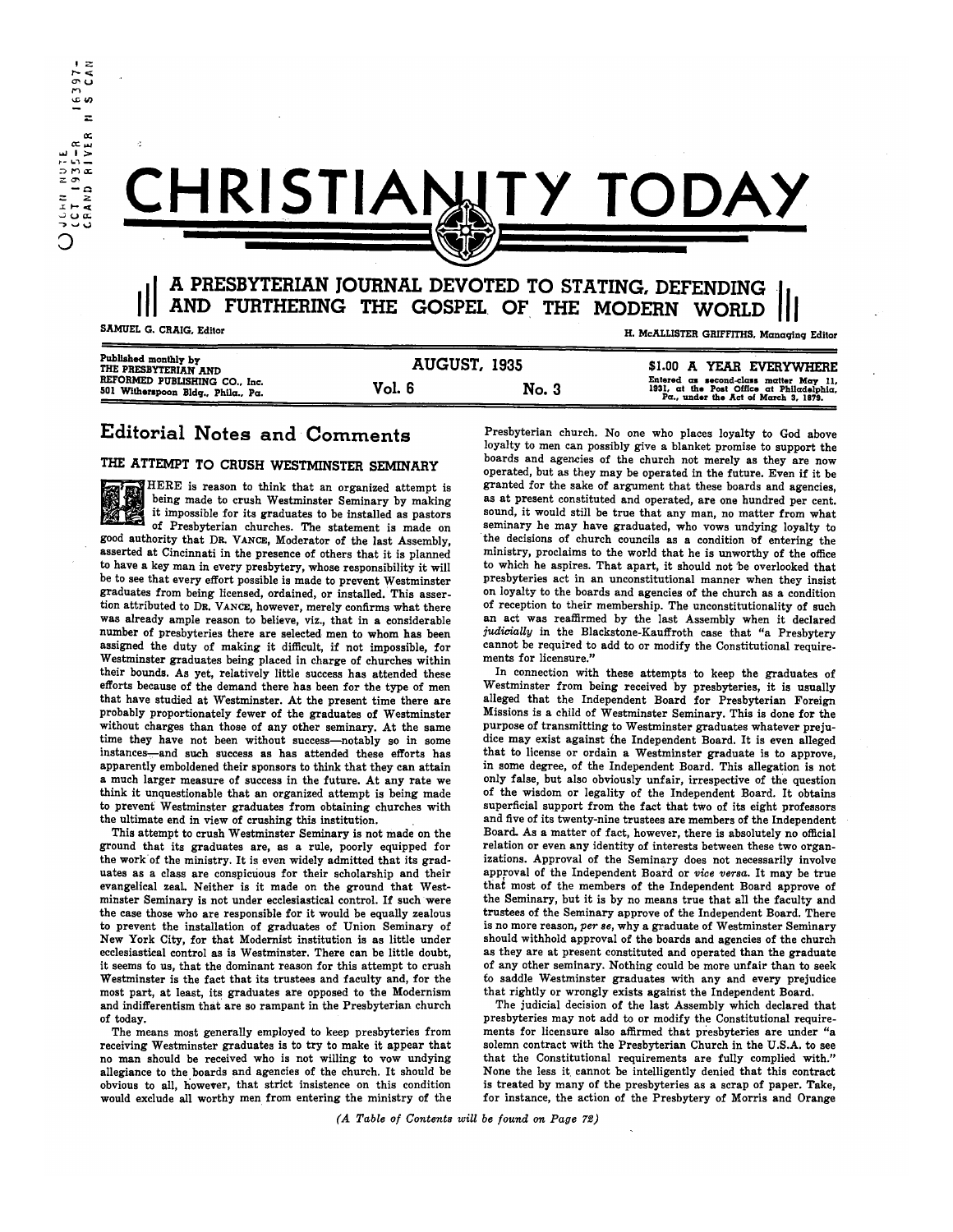#### **The Comfort of the Scriptures**

**By the Rev. David Freeman, Th.M.** 

*"For ye know the grace of our Lord Jesus Christ, that, though he was rich, yet for your sakes he became poor, that ye through his poverty might be rich."* (II Cor. 8: 9.)

 $A^N$  AMAZING grace this. The grace of the Lord Jesus Christ is beyond human comprehension.

Is it realized how rich He really was? All His riches He possessed with the Father before the world came into being. He was full of all riches.

All holy creatures loved and adored Him. Hear what Isaiah saw when he beheld His glory: "I saw also the Lord sitting upon a throne, high and lifted up, and his train filled the temple. Above it stood the seraphims: each one had six wings; with twain he covered his face,. and with twain he covered his feet, and with twain he did fiy. And one cried unto another, and said, Holy, holy, holy, is the Lord of hosts; the whole earth is full of his glory."

It was from all eternity the will of God that every creature should honor the Son even as they honor the Father. The brightest seraphs bowed down before Him. The highest angels found their chief joy in always beholding His face. He was their Creator. Every holy creature loved Jesus with his whole heart and strength. Was this not a treasure for Him to prize? Who can tell what infinite joy this love to Him afforded?

Besides, His Father loved him. This is the truest of all riches. In Prov.  $8: 22$ ,  $30$  we read: "The Lord possessed me in the beginning of his way, before his works of old. Then I was by him, as one brought up with Him; and I was daily his delight, rejoicing always before him."

None ever enjoyed the Love of God as Jesus did. It is true, God loves the holy angels, and He loves believers with the same love with which He loves Christ. Still there is an infinite difference between love of the Father to believers and Christ. Believers can only contain but a few drops of the love of God, but Jesus could contain all the infinite ocean of the love of God, for His bosom was infinite. He only could contain an infinite love in all its fullness. He was rich in the full outpouring of the Father's love from all eternity.

Whatever of power, glory, riches, blessedness, the Father had, dwelt with equal fullness in the Son; for He was in the form of God, and thought it not robbery to be equal with God.

But being so rich He became poor. He left the hallelujahs of the heavenly world for the manger at Bethlehem. No angel bowed before the infant Savior who was all the while God. The world knew Him not. Ah I what a change was here, from the infinite joy of His Father's love. Instead of wanting nothing, He became a helpless child, in want of every-

thing. Later, few believed in Him-He that was adored by myriads of heaven. The hills and valleys heard His cries and bitter agony. He that was God over all, blessed forever, could say, "I am a worm, and no man."

How could He become poorer than he became in His death? Once every face was veiled before Him; now rulers deride Him, soldiers mock Him, thieves rail on Him. Once God loved Him without a cloud between, now there has gone over Him a stream of infinite wrath. *This was poverty.* 

What did he do this for? "For your sakes," for those "without strength," for the "ungodly," for "sinners," and for "enemies" He did this.

Is this not good news for the most wicked of men? Only believe. Who is there that cannot trust his salvation to such a one as the Lord Jesus? Can so rich and glorious a being fail if through faith he undertake our salvation?

Not to come to Christ is to despise His grace and to sin against the love of God.

"Ungrateful sinners! whence this scorn Of God's long-suffering grace?

And Whence this madness, that insults The Almighty to His face?"

## **Letters to the Editor**

[The letters printed here express the convictions of the writers, and publication in these columns does not necessarily imply either approval or disapproval on the part of the<br>Editors. If correspondents do not wish their names printed, they will please so request, but all are asked kindly to sign their names as an evidence of good faith. We do letters that come to us anonymously.]

#### **Disqraceful Doinqs**

*To the Editor of* CHRISTIANITY TODAY:

SIR: On June 17th the Presbytery of Philadelphia, urged on by Dr. J. B. C. Mackie, of Northminster Church, refused ordination to Mr. Clark Evans, of the Grace Presbyterian Church, because he held unconstitutional the mandates of the General Assemblies of 1934, 1935, in re the Boards of Foreign Missions, and could not pledge conformity.

Has it come to this in the Presbyterian Church that a man is not allowed to have his own opinion?

Why should a good, capable Christian young man be shut out of the ministry because he believes, with many of us, that the General Assembly erred in its deliverances? Mr. Evans is a cultured, scholarly young man, consecrated to the work of preaching Jesus Christ and his salvation to a lost world, with a field in the west asking for his service, and he ready and willing to go and do a sacrificial work. He is sound in the faith, and accepts the Confession and Form of Government heartily. To refuse such a young man entrance into the ministry out of prejudice and bitterness is an act of shameful injustice, too shameful for language to express. The perpetration of such injustice will receive the condemnation of God and men. Satan must be highly pleased that the church itself shuts the mouths of its own witnesses.

No man is in duty bound to obey these mandates of the General Assembly, but rather ought to disobey them and oppose them, because there is not a syllable of constitutionality about them, and because they contravene the inalienable rights of humanity. Any man or set of men has a right to organize a Board of Missions ad libitum, and in free America no man or church has any right to interfere. All men are born with

the right to life, liberty, and the pursuit of happiness. Give an American his rights, and such a right is inalienable and indisputable.

Dred-Scott decisions that contravene human rights cannot be allowed by conscientious men and should be resisted. They may be exacted by brutal force and majorities, but that is tyranny and injustice, the method of the highwayman.

The SUpreme Court of the United States has just declared that the Congress has no right to violate the Constitution. The same is true of the General Assembly. It is itself bound by the Constitution of the Church. and cannot make laws by arbitrary mandates. Every Presbyterian knows this to be true, and any such mandate is null and void.

If the Board of Foreign Missions wants the support of the church, all it has to do is to be worthy of it. Good men will always respond to a good cause. But when the General Assembly attempts coercive measures it only defeats its own cause. It is making a sorry mistake in adopting such tactics, and the world will never approve of its action.

Yes, be worthy of the confidence of the church. The grievances complained of have not been remedied. Contrary to much vociferation, constitutional methods have been tried, by overtures to the General Assembly, and they have been ignored. That is what gave rise to the Independent Board-refusal to redress evils. It is meaningless to say: Bring charges of heresy if there be such. How can a man bring charges of heresy against a man in another presbytery? And how can charges of heresy be brought against a whole board for its joint action?

The Moderator of the Assembly was unduly emphatic about what he called "unestablished charges." Is it an unestablished charge that the Assembly over which he presided re-elected to the Board of Foreign Missions some men who are advocates of "Rethinking Missions," and members of the